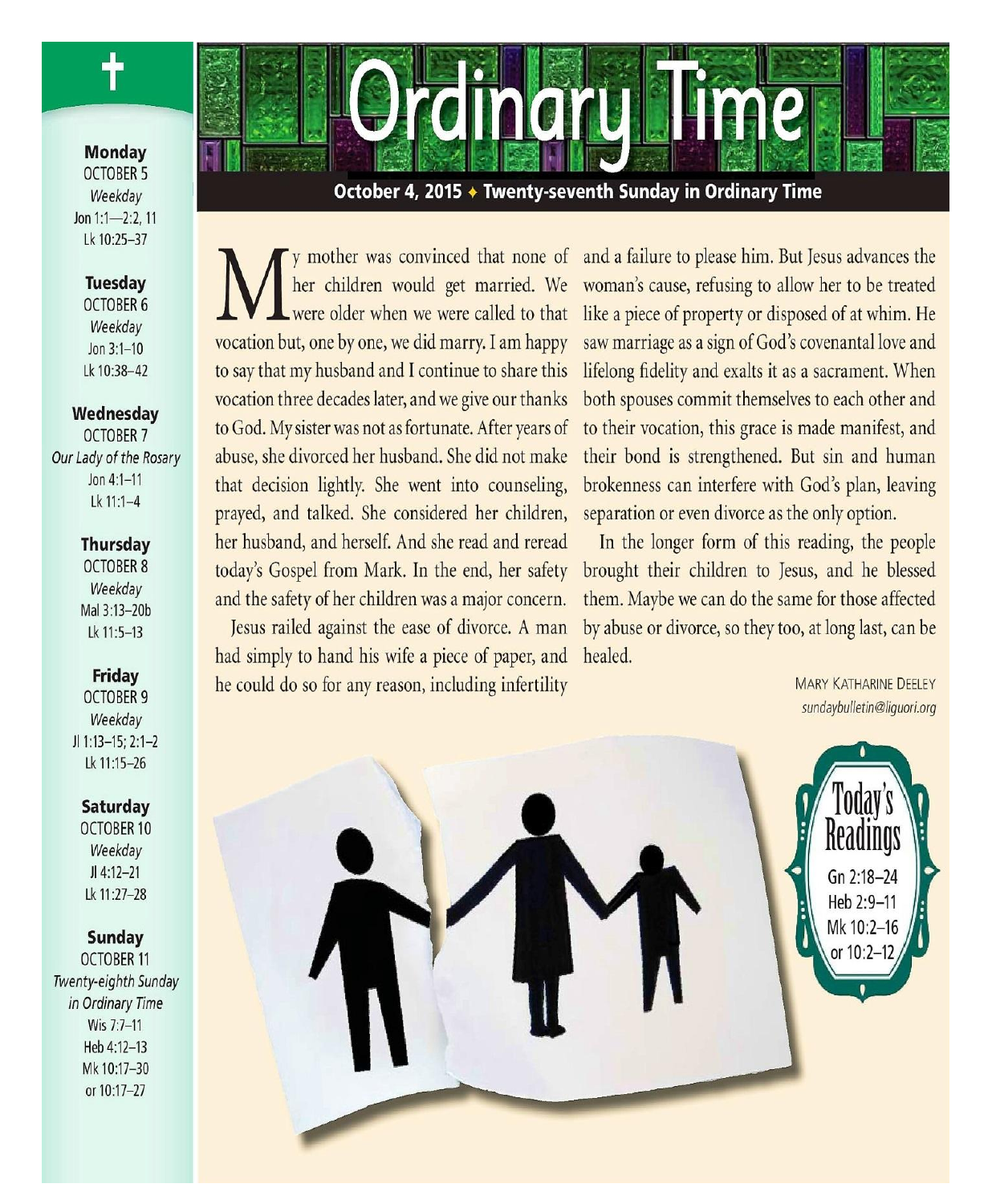

*27 th* **Sunday In Ordinary Time**

*October 04, 2015* 



# *St. Ann Catholic Church & Our Lady of Chartres Mission Pastor: Reverend Khoa P. Vo*

*Office: 228-832-2560, Fax: 228-832-3140 Hours: Monday-Friday 9am-4pm.*  **Web: www.stannparishlizana.org --- Email: [stanncatholic@bellsouth.net](mailto:stanncatholic@bellsouth.net)**



EUCHARISTIC ADORATION Every Friday Adoration from 8:30 a.m. to 9:30 a.m SACRAMENT OF RECONCILIATION Both Before Mass and by Appointment. *Mass Schedule for this Week*  Our Lady of Chartres Mass Schedule Sun 7:30 am Our Parish Family St. Ann Mass Schedule & Intentions Sat 5:00 pm Our Parish Family Sun 9:00am Our Parish Family

Mon 8:00 am +Fr Pete Tues 8:00 am +Fr Pete Wed 6:00 pm +Fr Pete Thu 8:00 am +Fr Pete Fri 8:00 am+Fr Pete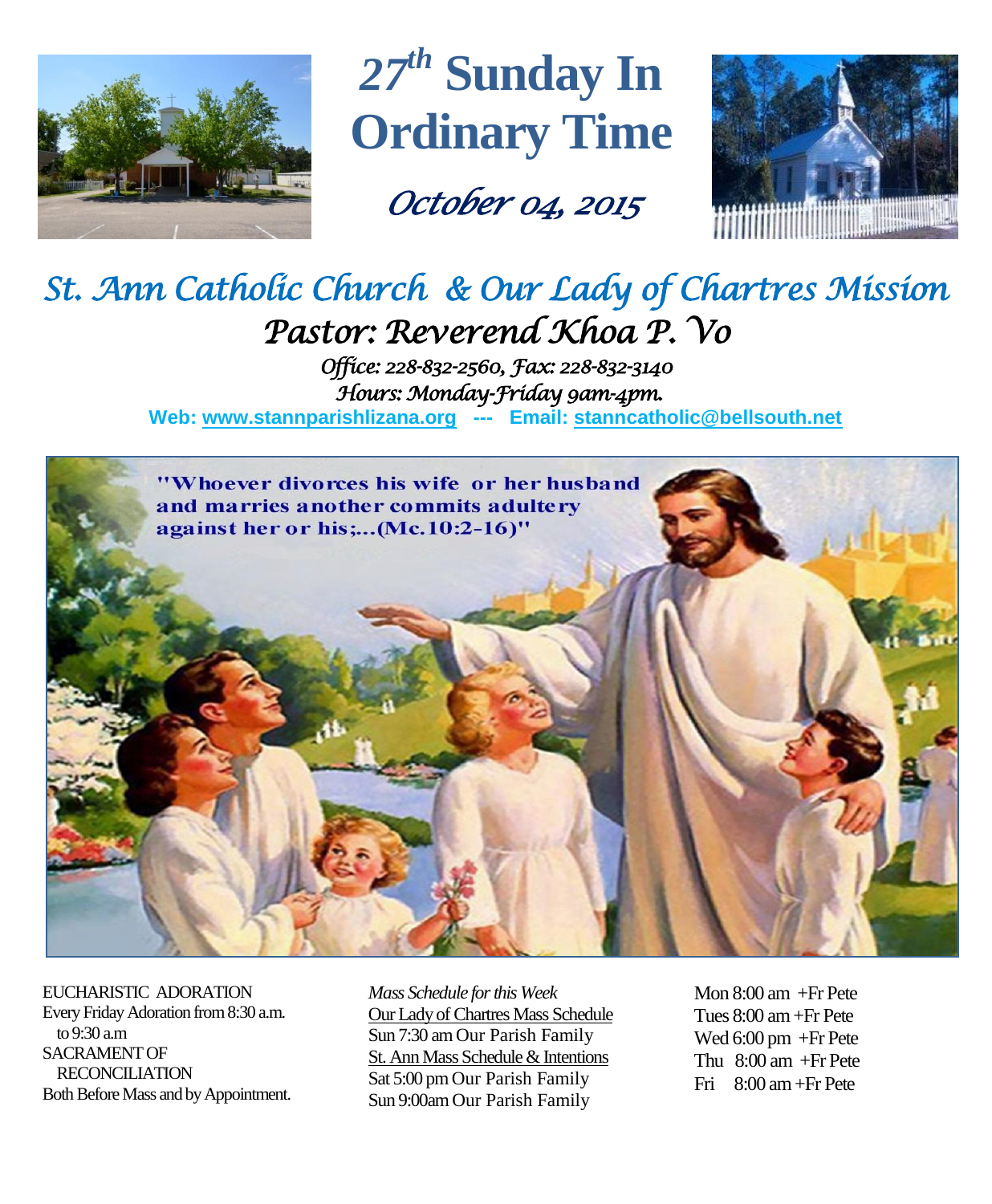# *From Father Khoa's Desk...*

# *Dear Parishioners and Friends,*

It was easy to be proud to be Catholic this past week! I'm not one who usually expresses my emotions, but just watching the television broadcast of Pope Francis' visit, especially when he mingled with people, gave me chills and brought tears to my eyes. We give thanks for his safe and spirit-filled trip to our nation. The Holy Father's visit surely prompts reflection on our church, our community, our purpose and our collective hopes for the church in the United States and the church universal. CNN invited viewers to express their thoughts about Pope Francis' visit in three words. The 3 words that I liked best were: **Man of Hope.**

The readings from the Book of Genesis and the Gospel of Mark today provide us with the Scriptural foundations for the Church's teaching on the sacrament of marriage. In the Gospel account the Pharisees ask, "Is it lawful for a husband to divorce his wife?" Jesus responds by teaching that marriage is not to be understood as simply a "legal contract" between two individuals involving rights, responsibilities, and goods. Rather marriage is a sacred covenant between two people and God. The binding force in the marriage relationship is not just the couple's love for each other or the vows they pronounce, but God's own presence in that relationship. Notice that Jesus did not say that "what the wedding ritual has joined together" or "human love has joined together." Jesus states clearly that "what God has joined together, no human being must separate." While this teaching of Jesus articulates the ideal for marriage and we recognize that this ideal is not always achieved even by well-intentioned people of faith, nevertheless the recognition that God is an indispensable partner in the covenantal relationship remains at the heart of the Church's understanding of sacramental marriage.

Today's Gospel reading closes with the image of Jesus telling his disciples that they must become like children if they wish to enter the Kingdom of God. One of the clearest lessons we learn after living for a while is how utterly dependent we are upon God for life itself and upon each other as we try to live life as God intends. On this Respect Life Sunday it is important to remind ourselves that each of our lives, and every life, is sacred and is worth living, no matter the circumstances. As Catholic Christians we are called to respect and protect our lives and the lives of others, especially the most vulnerable. God has given us one life to live and that life has inestimable value. How we choose to live it makes all the difference. Have a great week and may God bless all of us.

# *Have a great week! May God bless all of us!*

# **...Fr. Khoa**

**Garage Sale:** on Saturdays October 10 and 17. Please contact **Beverly** and **Loretta**. Thank you.

**Knights of Columbus:** will meet **this Sunday** after 9am mass. If you have any question, please contact Thomas Moran**.**

*RCIA:* Please contact Henrietta Ladner. The 2015/16 sessions started on Wednesday Sept 16. RCIA classes are on Wednesdays 6:30pm from September to May. Thank you.

**Lizana Light: Doris Snowden and Dianne Northrrop** will serve the Lizana Light. The Light now in need of non-perishable food items such as: Canned Fruits, Canned Vegetables, Canned Soups, Canned Protein Items (Spam, Tuna,…). The Light cannot accept outdated items. Thank you.